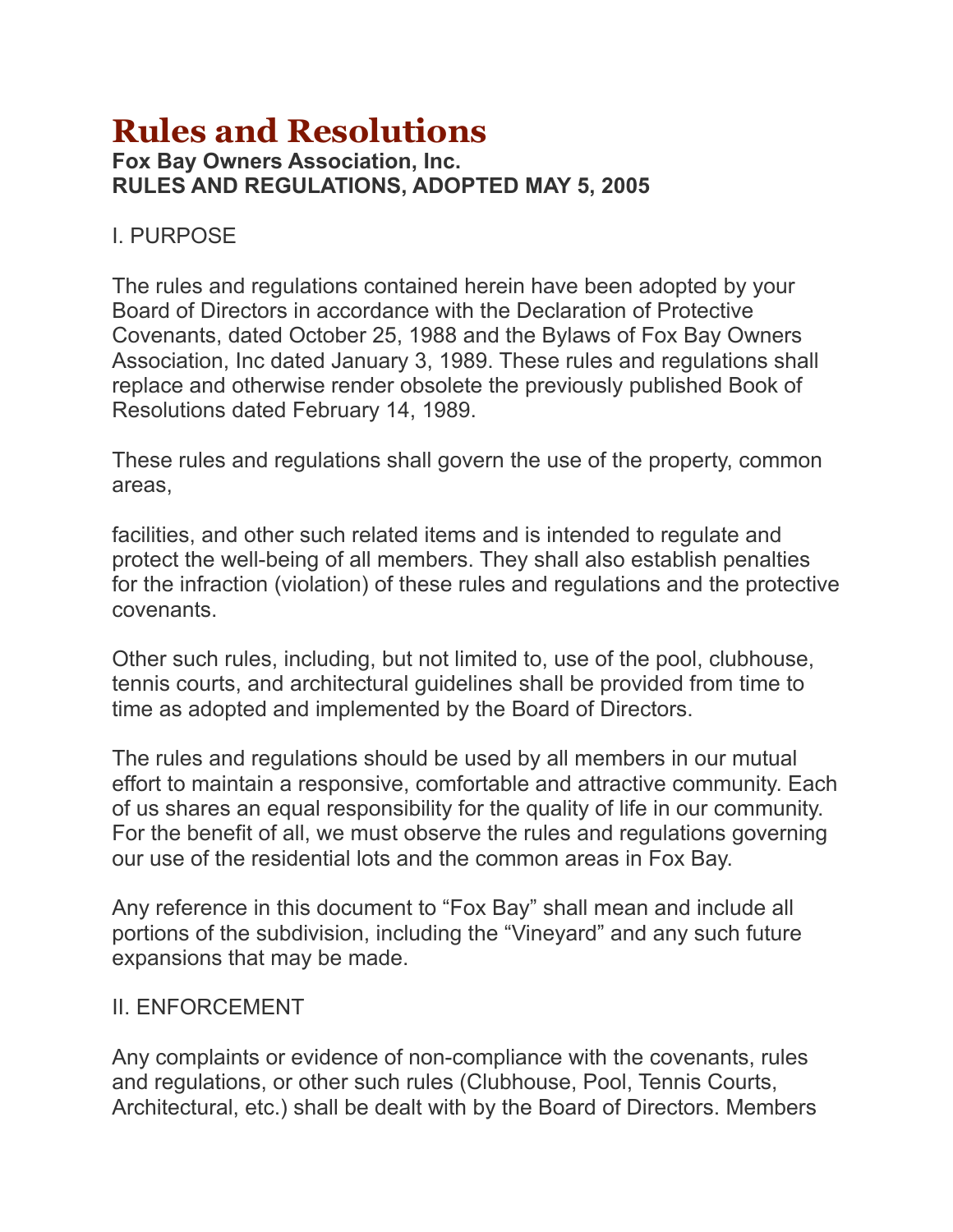are encouraged to noti1 a board member of any possible infraction(s) for consideration by the Board of Directors.

# A. ENFORCEMENT PROCEDURES

Upon the decision of the board that an infraction (violation) of these rules and regulations and/or the protective covenants has occurred, the following will occur:

1. A certified letter (return receipt requested) will be sent to the homeowner notifying him of the infraction with a request for a response and or resolution within five (5) days of receipt of said letter.

2. In the absence of a response or compliance or return of the certified letter, a \$5.00 per day charge shall be imposed beginning on the sixth day and continuing for up to thirty (30) days. If noncompliance continues beyond thirty (30) days, the charge shall be \$10.00 per day thereafter until such time as noncompliance is corrected or resolved.

3. Failure to pay the charges levied under this section shall result in a lien being placed on the property in accordance with the Declaration of Protective Covenants.

#### B. TEMPORARY SUSPENSION

The Board of Directors reserves the right to temporarily suspend these rules and regulations, or any portion thereof, in the event of fire, flood, tornado, or other acts of nature.

#### III. GENERAL RULES AND REGULATIONS

The following are rules and regulations adopted by the Board of Directors pursuant to the

Declaration of Protective Covenants and the Bylaws.

#### A. COMMON AREA

1. There shall be no obstruction of the Common Area except as specifically provided herein, nor shall any personal property be stored in the Common Area.

2. The Common Area shall be kept free and clear of all garbage, rubbish, debris and other unsightly material. The placement of such material by Owners of Lots on the Common Area is strictly prohibited.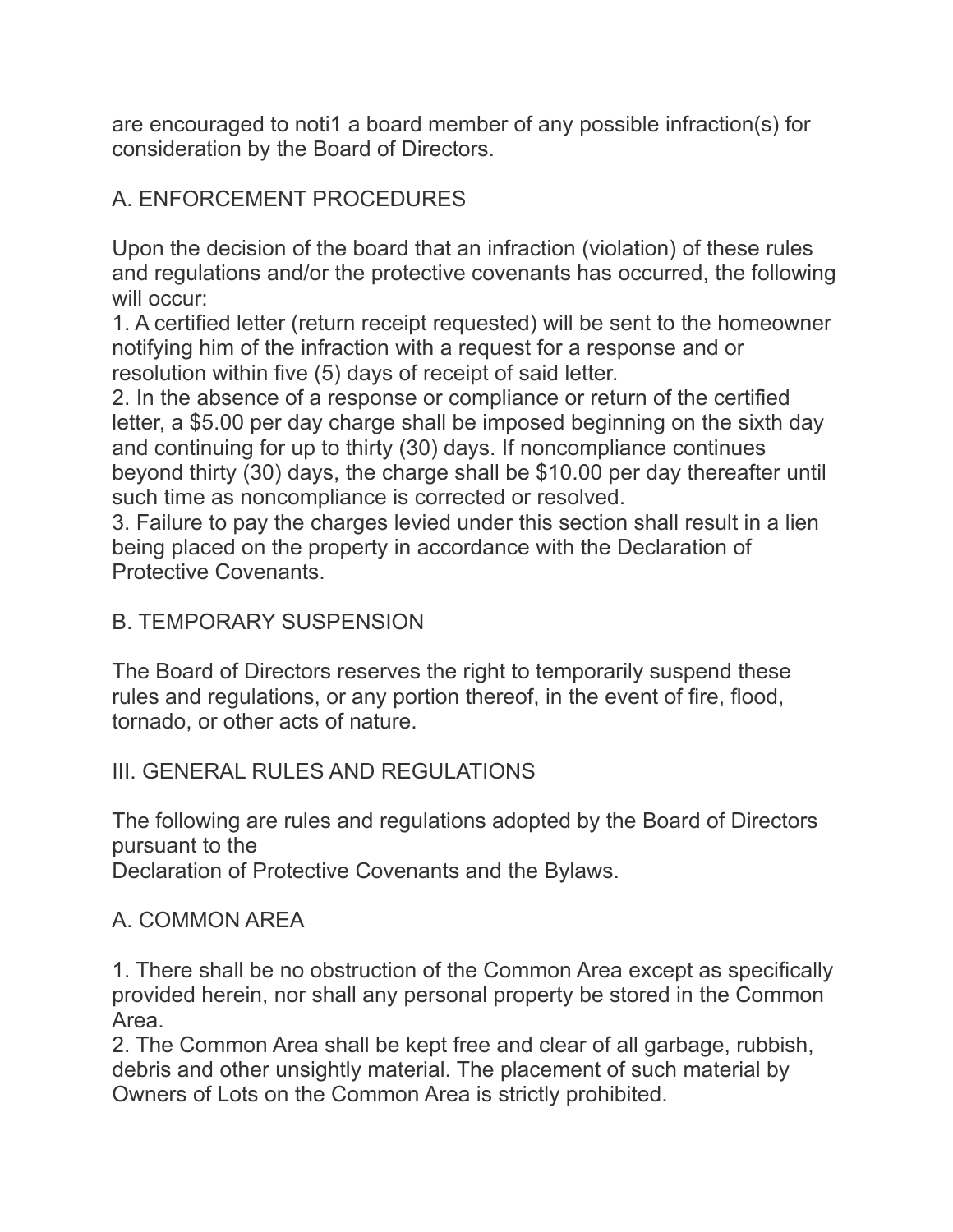## B. HOME BUSINESSES

No industry, business, trade, occupation or profession of any kind that produces vehicular or pedestrian traffic shall be conducted, maintained, or permitted on any lot in Fox Bay, nor shall any permanent sign or window advertising be maintained or permitted within Fox Bay.

## C. SIGNAGE

1. No Owner or occupant of any Lot shall cause or permit anything to be hung or displayed on the outside of windows or placed on the outside walls of any permanent structure built thereon other than the American Flag, small security signs, plants, and similar items. No sign shall be affixed to or placed upon any Lot or the exterior walls or roof of any permitted structure or any part thereof. The foregoing notwithstanding, "for sale" signs of not more than four (4) square feet advertising the property for sale shall be permitted.

2. Political Signs of not more than four (4) square feet shall be allowed provided they shall be placed no more than two (2) weeks prior to the election and shall be removed no later than (5) days after election day.

#### D. PETS

1. Pet owners must and shall be responsible for any and all offensive actions of their pets, including barking, aggressive behavior, running loose and waste deposits.

2. Pets must be leashed and under the control of their owner when outside the residence.

3. All pets shall be properly vaccinated and registered with the appropriate public authorities.

4. No animals of any kind shall be raised, bred, kept, and/or maintained for any commercial purposes.

5. Not more than three (3) generally recognized domestic house and yard pets may be kept and maintained on a Lot provided that no more than two (2) shall be housed outdoors and provided further that such pet(s) does not cause a nuisance or disturbance.

6. Outdoor housing, pens, runs and other such items utilized for pet containment shall be located in the rear yard and shall not be visible from the front of the residence or from the street.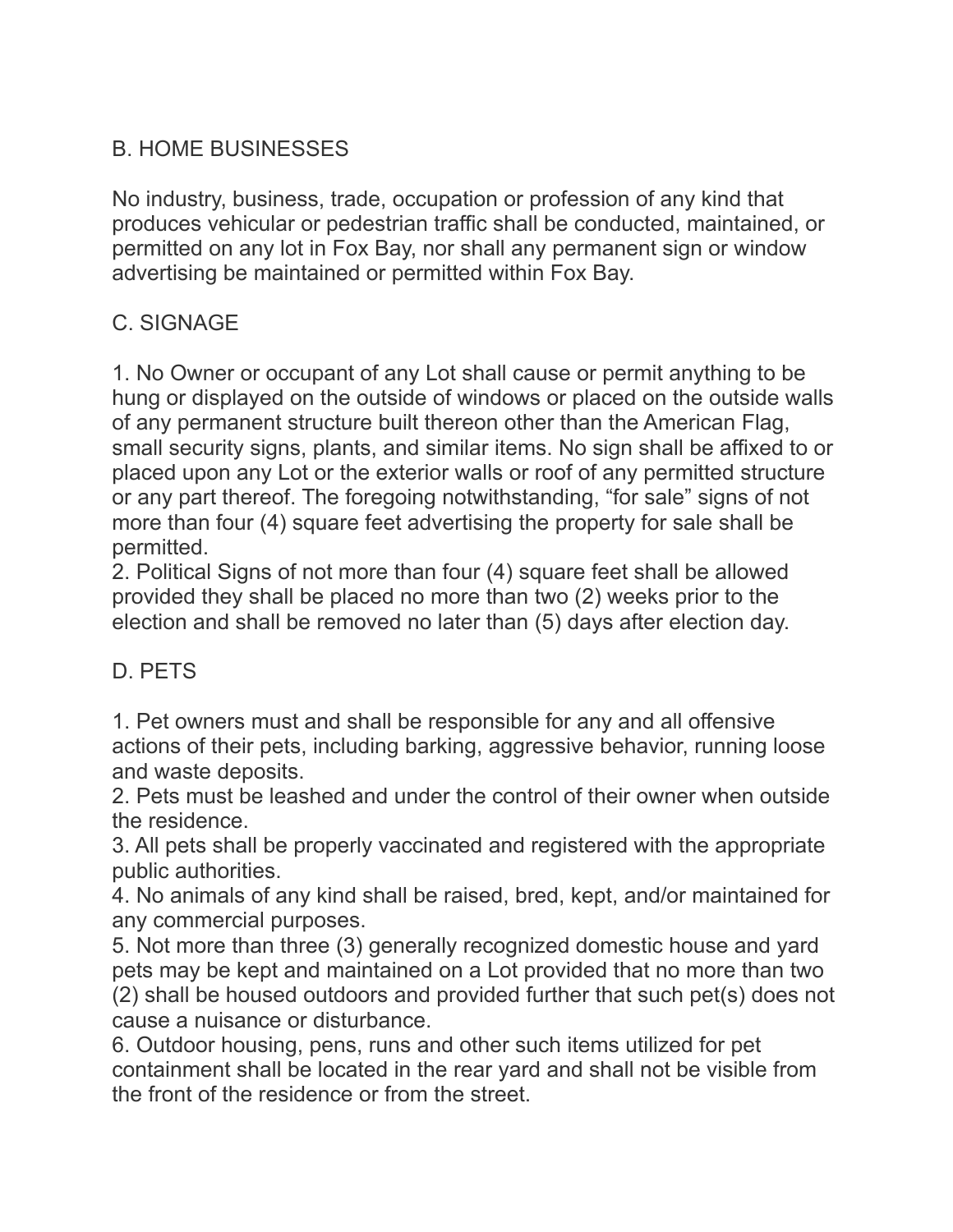## E. ACCESSORY/TEMPORARY BUILDINGS

1. Accessory buildings are specifically prohibited from any Lot within Fox Bay, provided, however, that portable buildings or similar temporary structures are permitted during construction.

2. No structure of a temporary character, tent, basement, shack, mobile home, garage, barn, or other out building shall be used on any Lot or Common Area in Fox Bay at any time as a residence, either temporary or permanent.

3. No portable onsite storage units (i.e. PODS, etc.) shall be permitted unless request is made to the Board of Directors for a temporary use authorization prior to placement. In no case shall these type storage units be allowed to remain on the property beyond thirty (30) days, unless approved by the Board.

### F. TRAILERSIBOATS/RV'S

No house trailer or mobile home shall be admitted in Fox Bay at any time, whether used for residential purposes or not. Camper trailers, recreational vehicles, boats and/or boat trailers must be parked only to the rear of the main residence, within the Lot lines and not visible to public view from the front of the residence and in conformance with the provisions of Paragraph G.5.of these Rules. At the homeowner's request, a guest of said owner will be allowed to park a recreational vehicle in the driveway of said owner's Living Unit for a period not to exceed three (3) days. Recreational vehicles and boats belonging to Fox Bay homeowners shall comply with the same three (3) day rule.

### G. USE/STORAGE-VEHICLES AND RECREATIONAL FOUIPMENT

Use and storage of all vehicles and recreational equipment upon Lots, roadways, and Common Area within Fox Bay shall be subjected to rules as provided herein:

1. All licensed vehicles (automobiles, trucks, SUVs, etc.), except company owned passenger vehicles, shall have a Fox Bay decal provided by the Board of Directors and it shall be placed on the rear of the vehicle for the purpose of identifying Fox Bay residents.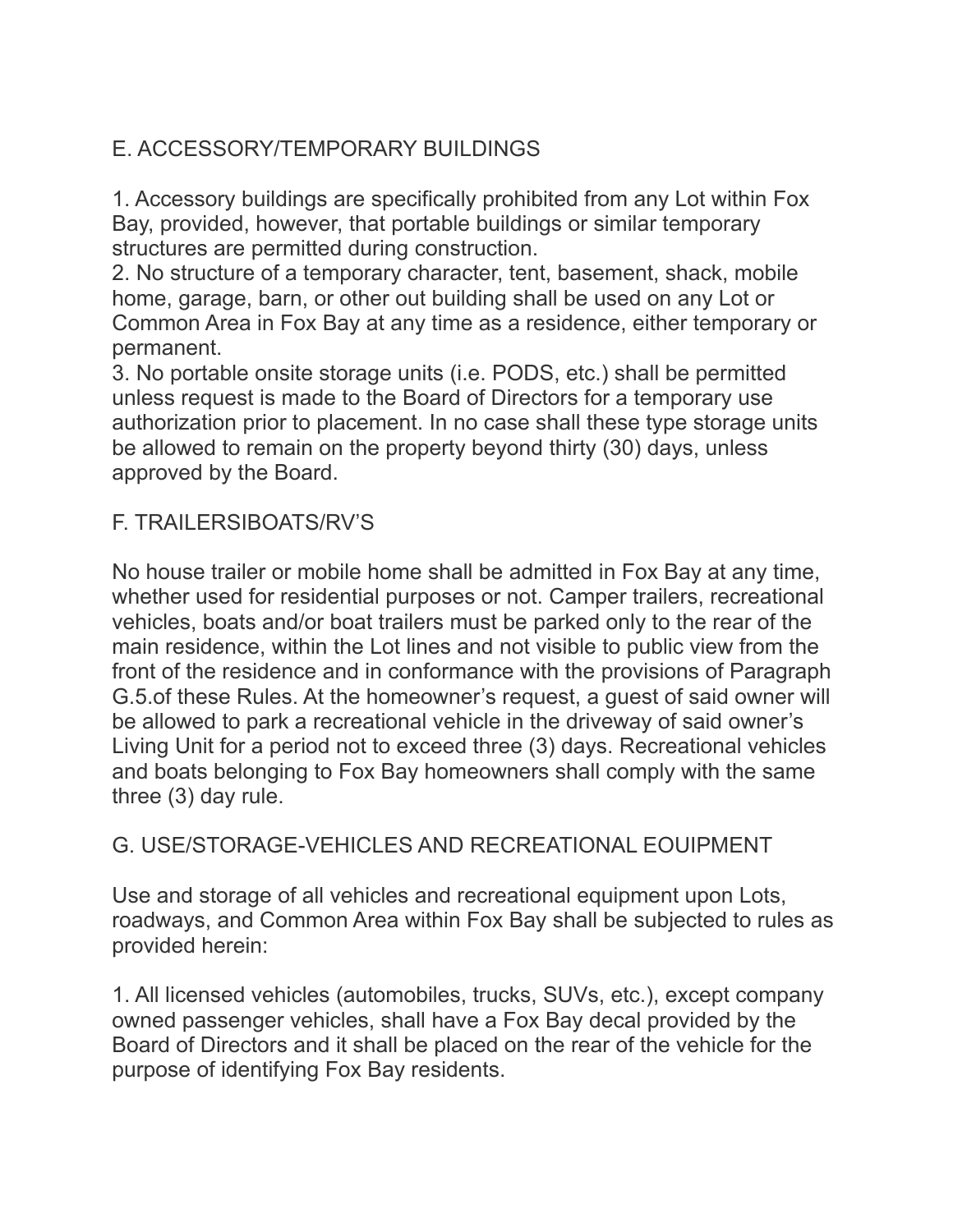2. All vehicles shall be currently licensed and maintained in operating condition, so as not to cause or create hazards or nuisances by excessive noise levels, exhaust emissions, or appearance. Inoperative motor vehicles are strictly prohibited within Fox Bay, except in emergency situations. 3. No vehicles of any kind shall be parked or stored on any Residential Lot, except in a garage or driveway. Should the existing garage and driveway not be sufficient to adequately store such vehicles the driveway shall be expanded utilizing the same type and finish of materials as the existing driveway and provided that the Architectural Review Committee has

approved the expansion.

4. No recreational motor vehicles including, but not limited to, trail bikes, all terrain vehicles, motor scooters, golf carts and dune buggies shall be driven upon Lots, driveways, roadways, parking areas, and the Common Areas within Fox Bay except as a means of ingress and egress. No motor vehicles of any kind shall be driven on pedestrian walks, bicycle trails, or the Common Areas except as needed to maintain, repair or improve the Common Areas.

5. Overnight parking of all recreational vehicles and related trailers, trucks, and/or sports equipment shall be in garages or appropriate screened enclosures, designed for such parking. All such vehicles and equipment shall be screened from public view. No vehicle, including automobiles, shall be parked on any street or cul-de-sac overnight except within designated parking areas, or as allowed in Rule F.

6. No motor vehicle may be repaired (except for emergency repairs) on any Lot, street, or Common Area within Fox Bay except where such repairs are done within an enclosed garage on in an area screened from public view. 7. Homeowners are hereby advised and informed that operation of unlicensed vehicles of any kind on county street is strictly prohibited and subject to enforcement by the County Sheriffs Department and/or the District.

#### H. TREE REMOVAL

The removal of any tree or the altering of the natural features of landscape, terrain, and view within the Common Area is prohibited, unless previously approved by the Board of Directors; except that the Developer reserves the right to remove trees and alter natural features during construction of amenity features to esthetically enhance Fox Bay, in accordance with the Subdivision Plat.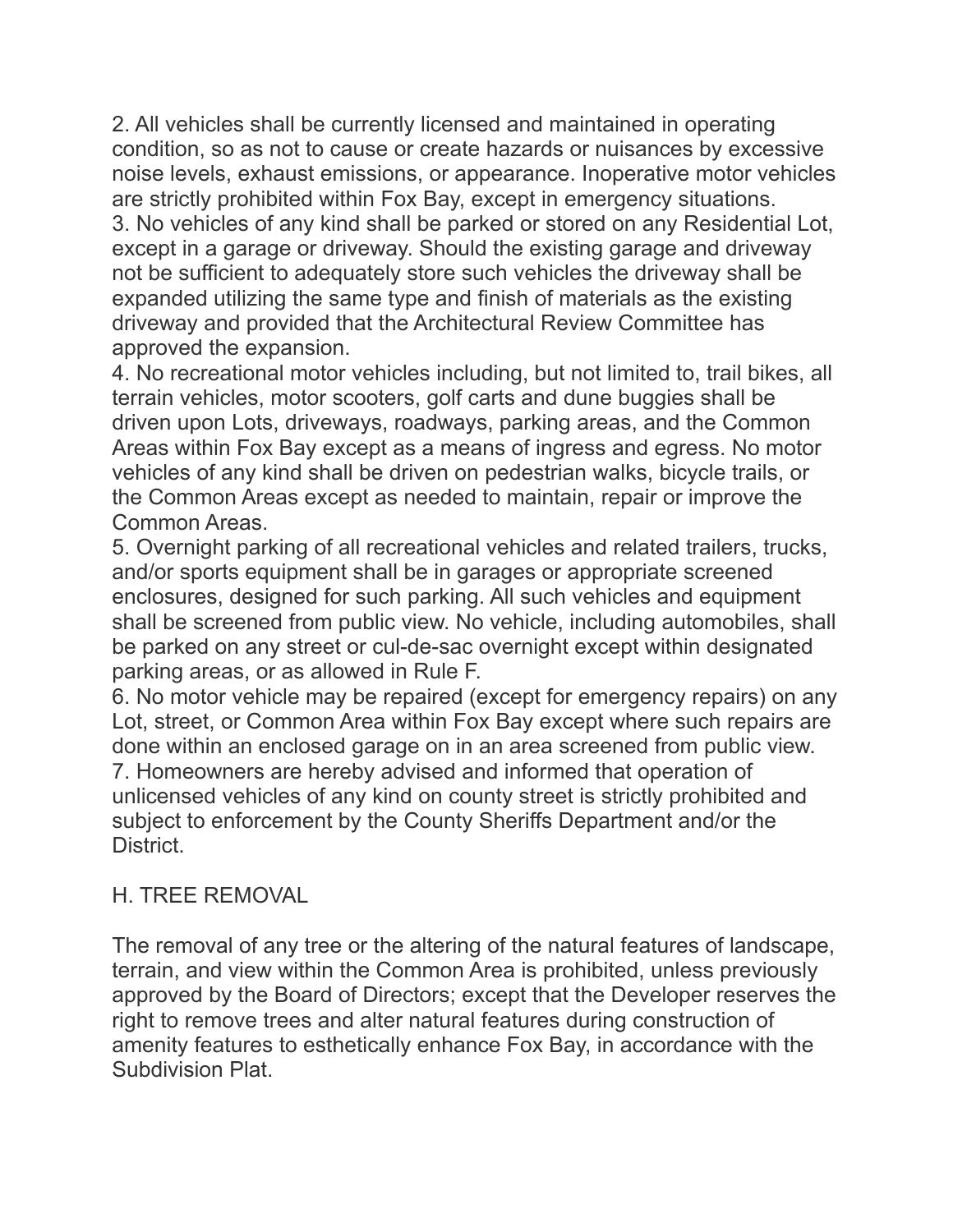Dead and/or diseased trees on Lots within the subdivision shall be removed by the homeowner. Failure to remove such trees shall constitute a violation of these rules and regulations.

Removal of any living free larger than 10" in diameter shall not be allowed unless approved by the Architectural Review Committee.

The Board of Directors suggest that when trees are removed for any reason they be replaced with some type of new hardwood free to further beautify Fox Bay.

#### I. FENCES

No fences, walls or hedges shall be placed on any Lot at any position that will block the water view from other Lots. No chain link or other wire meshtype fences shall be permitted within Fox Bay. All fences shall be approved by the Architectural Review Committee prior to placement. For additional information, see the Architectural Guidelines.

## J. ANTENNAS AND SATELLITE DISHES

1. No television antenna, satellite dish (except those less than 24" in diameter), radio receiver or similar device shall be attached to or installed on any Lot or any Living Unit or other structure on the Lot or any portion of the Properties, unless contained entirely within the interior of a building, and no radio or television signals or any other form of electromagnetic radiation shall be permitted to originate from any Lot which may unreasonably interfere with reception of other signals within The Properties. 2. Small satellite dishes as defined above shall be mounted to the Living unit or otherwise located to be hidden from the street. No chimney mounts shall be permitted. The Architectural Review Committee shall be notified and their approval given prior to installation of the dish.

#### K. BURNING

Burning or incineration of trash, refuse, leaves, limbs, and scrap of any kind is prohibited in Fox Bay by order of the Pearl River Valley Water Supply District, unless permit is secured from said District and made available to the Board of Directors.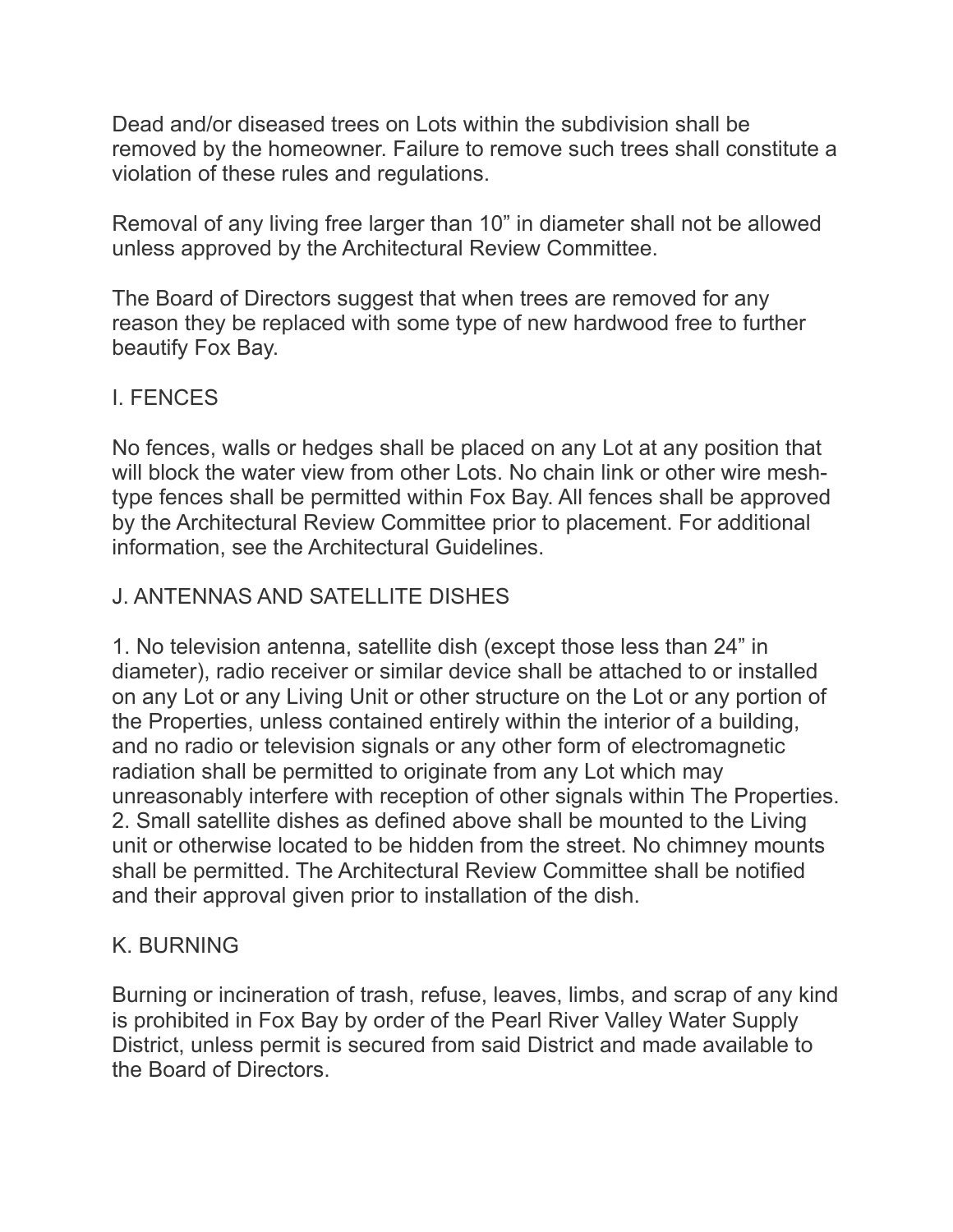### L. STORAGE OF TRASH/GARBAGE

Each residence in Fox Bay shall contain enclosed space for the storage of trash and garbage containers. Placement of trash and garbage elsewhere on the Lot is prohibited. All trash and garbage must be placed in proper containers prior to placing at approved collection points for pickup.

#### M. STORAGE OF BUILDING MATERIALS

No building material of any kind or character shall be placed or stored upon a Lot until the Owner is ready to commence improvements. No building material shall be placed or stored in the street or between the curb and the property line during construction.

#### N. CLOTHESLINES/RELATED FOUIPMENT

1. No clotheslines shall be erected or maintained on any Lot, nor shall clothes, sheets, blankets, laundry of any kind, or any other articles be hung out or exposed in any of the yard portions of any of the Lots where exposed to public view or other Owners. Any improvements or equipment for the open air drying of laundry shall be screened from view by placing it at least six inches below the fence line surroundings such Lots.

#### 0. SCREENING/PLACEMENT OF EOIJIPMENT

1. Each property Owner must provide a screened area to accommodate air- conditioning compressors, gas meters, electrical equipment, and any necessary exterior storage so that such equipment and storage is not visible from the street or roadway.

2. No mechanical equipment such as a filter system for a swimming pool, compressor units, heat pumps or other similar type equipment may be located in such a way as to be visible from facing or front street, or from public view, or from other property Owners.

### P. HOLIDAY DECORATIONS

All holiday decorations, including outdoor lighting and displays, shall be removed no later than fifteen (15) clays after the holiday for which they are displayed.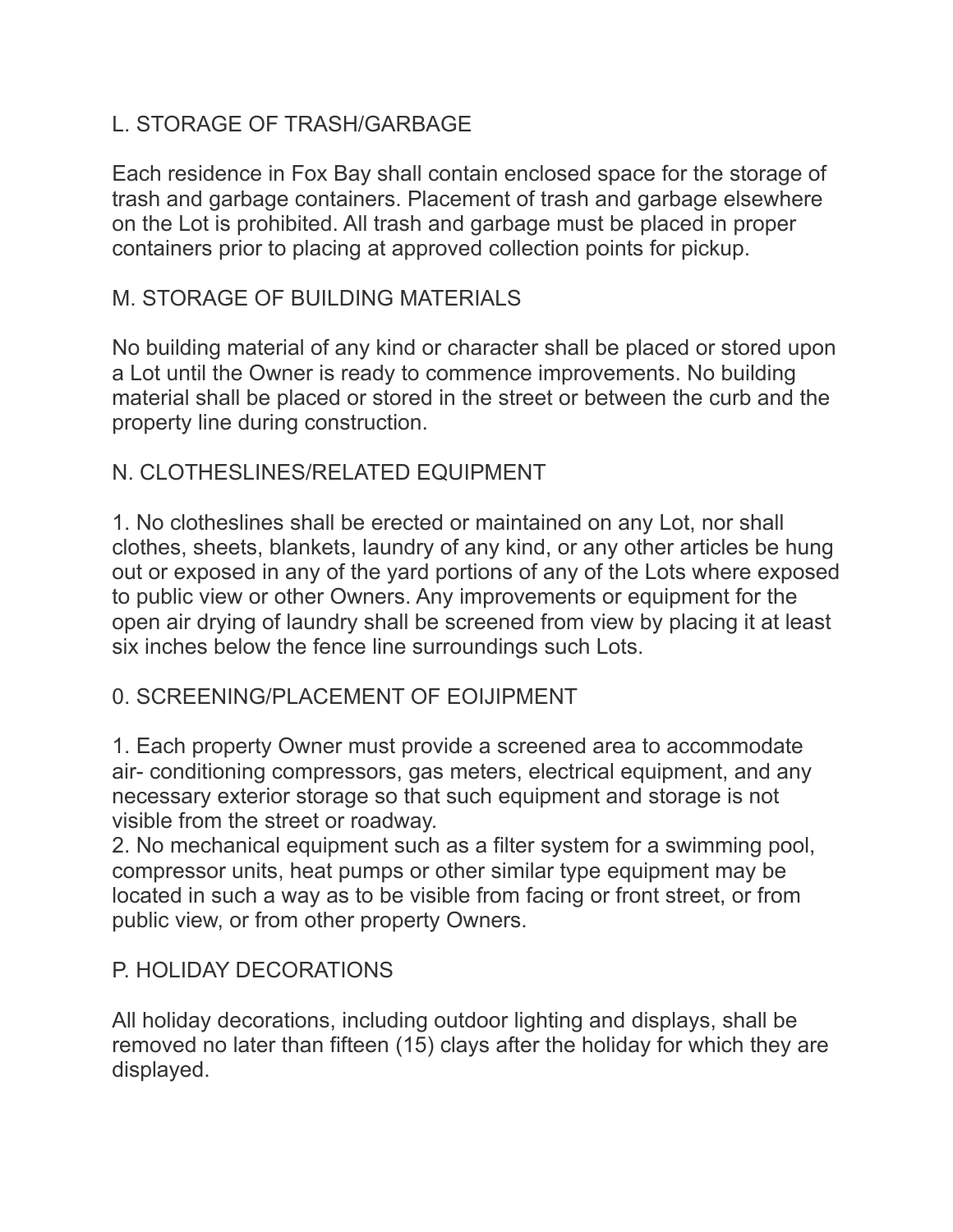#### Q. FIREARM USE

1. No firearm use (including but not limited to rifles, handguns, bows, and slingshots) is permitted in Fox Bay.

2. No hunting or trapping shall be permitted on any portion of the properties at any time.

3. The Rankin County Sheriff's Office will be notified of violations.

#### R. MAINTENANCE OF EASEMENT/COMMON AREAS

Each Owner shall be required at his or her expense to maintain the landscaping and vegetation of perpetual easements and/or Common Areas which lie between the Owner's Lot line and street curbs. Each Owner shall have the exclusive right of ingress, egress and use of perpetual easements that lie between the Owner's Lot line and the shoreline and/or wetlands.

#### S. INDIVIDUAL WATER/SEWER SYSTEM

1. No individual potable water supply system shall be permitted in Fox Bay. No individual sanitary sewer system (septic tanks, treatment plants, etc.) shall be permitted in Fox Bay.

2. All residences in Fox Bay shall be connected to the District's potable water distribution and sanitary sewage collection system.

#### T. ASSIGNMENT/LEASE

No Lots or Living Units shall be sold, assigned or leased under any time sharing, time interval or right-to-use or investments.

#### U. ACCESS TO PROPERTIES

The Developer/Board of Directors expressly reserves the right, but the Developer/Board of Directors shall not be obligated, to build bridges or walkways across any natural or man-made water area in, on, or abutting or contiguous to The Properties.

#### V. RULES OF THE DISTRICT AND THE CORPS. OF ENGINEER'S

The Board of Directors takes notice of the following rules and regulations established by the District and the Corps of Engineers: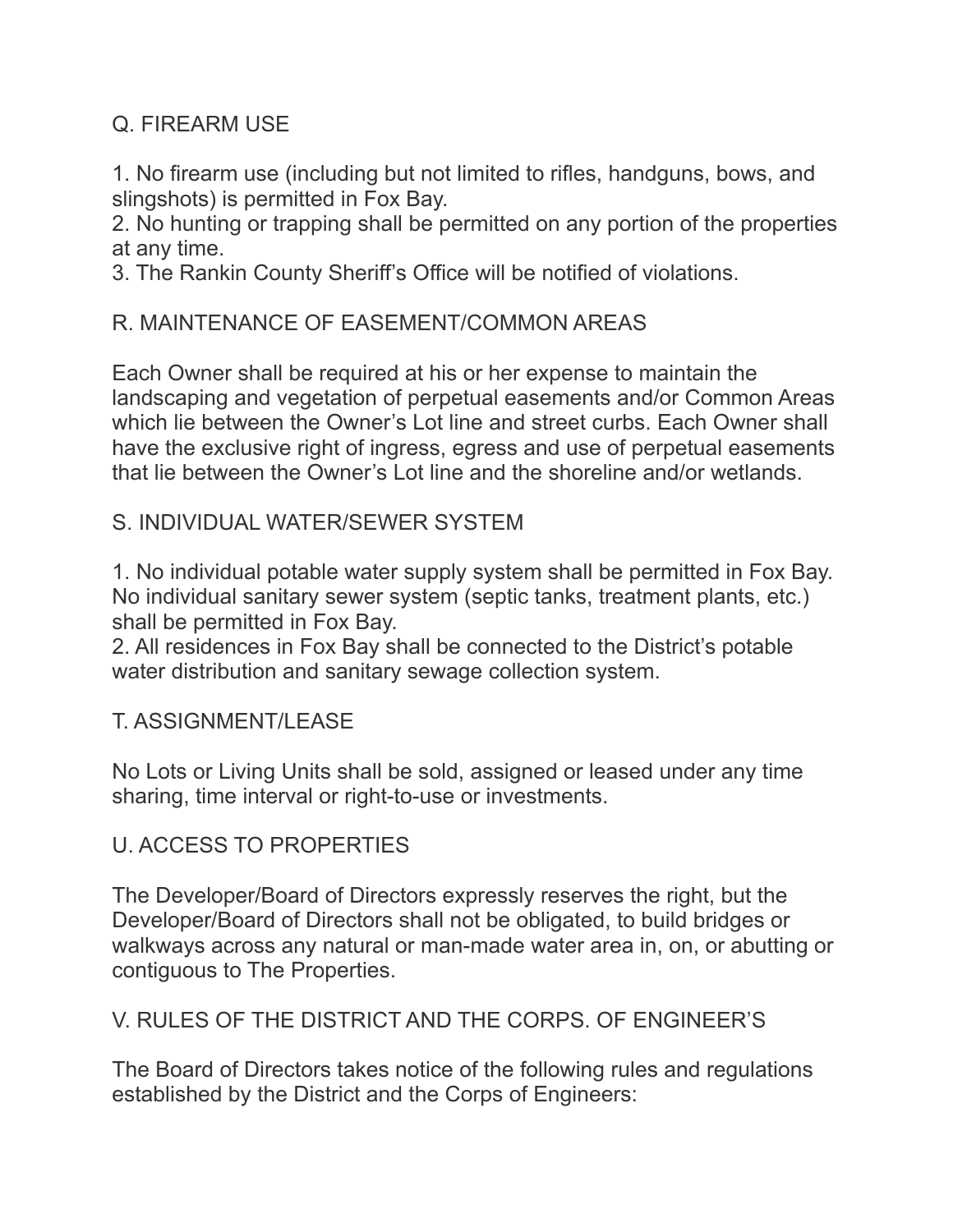I. The bridges crossing from Fox Bay to an existing spoil island shall be constructed on CCA-treated pilings and shall leave any marsh intact. The island shall not, however, become a part of The Properties and shall remain public property. The District makes no warranty or representation that such island will not be changed as a result of the effects of erosion or other natural elements and the District shall have no responsibility for maintenance of the island.

2. Nothing contained in the Lease limits the rights of the public to the use of any portion of the Ross Barnett Reservoir from time to time covered by water, including without limitation, the right of boating and fishing around structures built over or in the water by the Developer, its successors or assigns.

3. The District reserves the right to make such variations and fluctuation in the water level in the reservoir as in the sound discretion of its Board of Directors may be required from time to time for the proper operation and maintenance of the reservoir or for the maintenance of the minimum flow, and/or for the maintenance of water quality standards or the enhancement of fish and wildlife.

4. The fringe marsh, a federally protected wetland, cannot be disturbed, damaged, or removed in any way. This fringe marsh is found at the water's edge and continues to an approximate elevation of 297.5 feet, msl.

5. No riprap or other materials shall be used for bank stabilization. Natural vegetation shall be allowed to grow on the banks of the channel.

6. If Lots 71-75, which border a proposed boat channel and any other waterfront Lot requires a bulkhead, it shall be permitted on the landward side of the fringe marsh.

7. Any access to the water through any designated wetland shall be pile supported and the wetlands shall remain intact, and the pilings will be CCA treated.

8. Any individual piers or boat docks at these Lots shall be constructed on pilings, leaving the marsh intact, and the dock shall run parallel to the bank.

RULES AND REGULATIONS ADMENDMENT NO. 1 – SEPTEMBER 15,2005

This amendment shall have the same force and effect as if it were adopted with the Rules and Regulations adopted by the Board of Directors on May 5, 2005.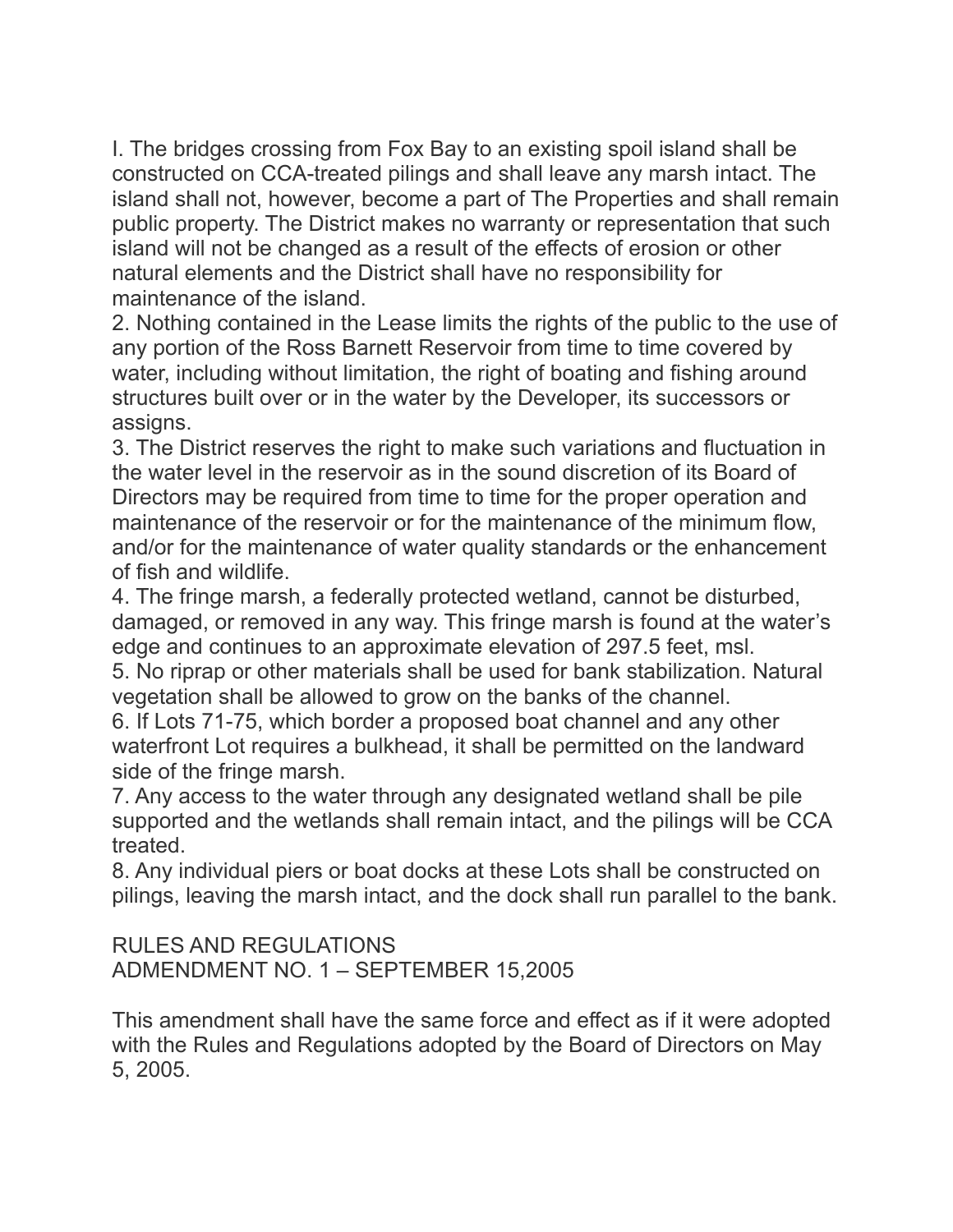### STORAGE/PLACEMENT OF MISCELLANEOUS ITEMS

Miscellaneous items including, but not limited to, yard and garden implements and equipment, sporting equipment, toys, outdoor cooking equipment, and such other items that detract from the appearance of the neighborhood shall not be stored where visible from the facing or front street or from public view. Any such miscellaneous items shall be stored in garages, or in appropriately fenced backyards.

RULES AND REGULATIONS AMENDMENT NO.2- FEBRUARY 20,2006

This amendment shall have the same force and effect as if it were adopted with the Rules and Regulations adopted by the Board of Directors on May 5, 2005.

#### RENTAL PROPERTIES

Any owner who intends to rent or lease their home must execute and have the renter execute a "RENTER ACKNOWLEDGEMENT AND OWNER PRIVILEGES WAIVER FORM" on a form to be provided by the Fox Bay Owners' Association. The form must be properly executed and notarized before being considered by the Fox Bay Board of Directors.

The purpose of this form is to insure that potential renters have received, reviewed and agree to abide by the Fox Bay Homeowners' Association Declaration of Protective Covenants, By-Laws, Rules and Regulations, Architectural Guidelines, and other such rules as may be in effect to or enacted from time to time. The waiver allows the renter the use of Fox Bay's amenities (pool, clubhouse,tennis courts, boat launch, etc.) in place of the homeowner.

By executing this form, the homeowner waives any and all rights to usage of the above listed amenities during the duration of the lease or rental. The homeowner further agrees to the transfer of his/her privileges during said period to the renter listed on the form.

The homeowner shall be responsible for payment of the annual homeowner assessments and any special assessments that may be set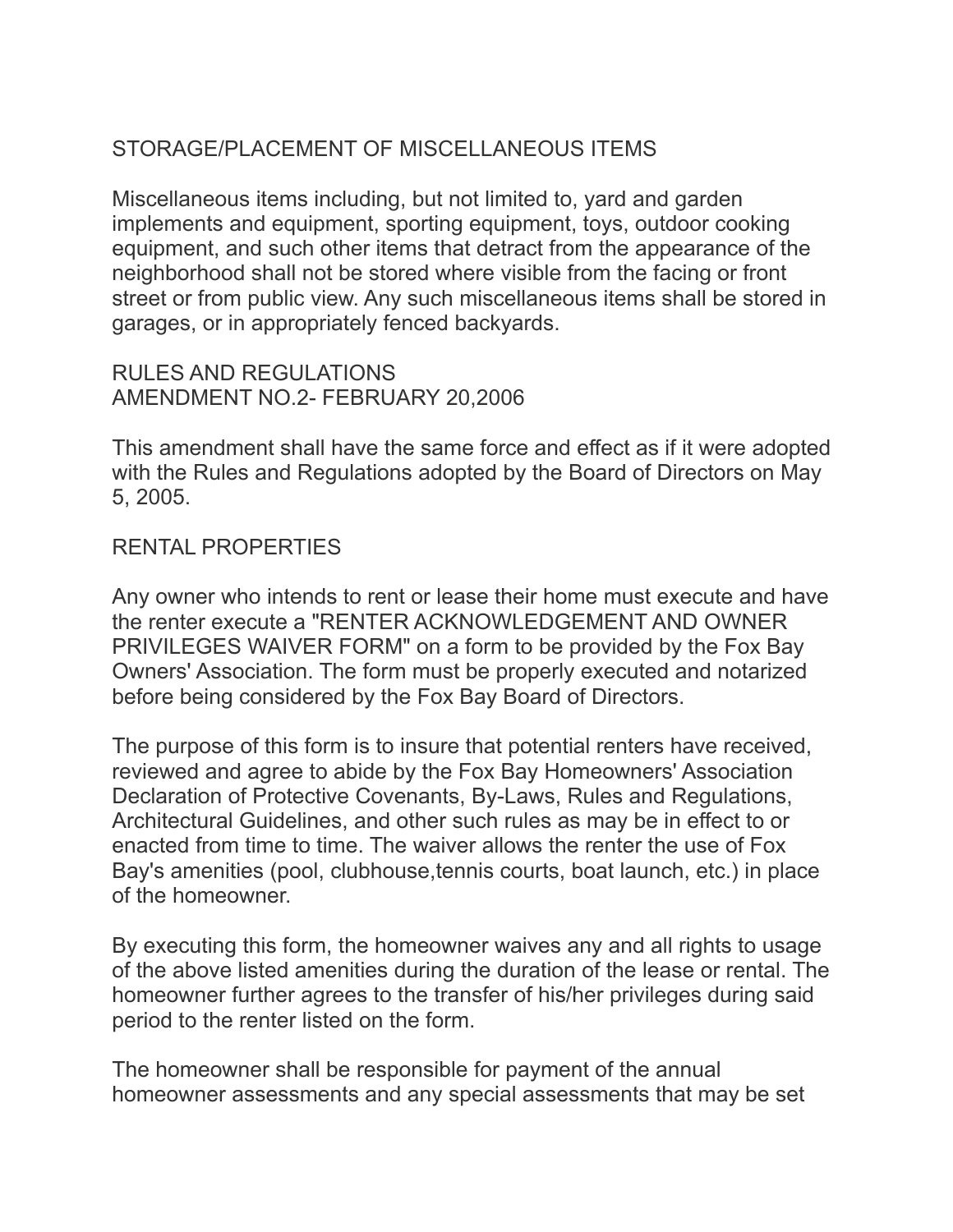from time to time. The homeowner shall also be responsible for any and all damages to Fox Bay facilities and amenities caused by the renter, and also for any violations by the renter of the Protective Covenants, By-laws, Rules and Regulations and any other such rules that are in force or may be added from time to time. These requirements are included (among other reasons) because the Fox Bay Owners' Association does not have authority to levy fines, etc. against a renter or lessee.

Failure to execute and deliver the above described form to the Fox Bay Homeowners' Association Board of Directors prior to the commencement of the rental/lease period will constitute a violation of the Rules and Regulations and subject to enforcement in accordance with Section II, Enforcement, of said Rules and Regulations.

RENTER ACKNOWLEDGEMENT AND HOMEOWNER PRIVILEGES WAIVER PLEASE PRINT: HOMEOWNER'S NAME (S) \_\_\_\_\_\_\_\_\_\_\_\_\_\_\_\_\_\_\_\_\_\_\_\_\_\_\_\_\_\_

PROPERTY ADDRESS: \_\_\_\_\_\_\_\_\_\_\_\_\_\_\_\_\_\_\_\_\_\_\_\_\_\_\_\_\_\_\_\_\_

| <b>RENTER'S NAME (S)</b> |  |
|--------------------------|--|
|--------------------------|--|

#### RENTER/LESSEE ACKNOWLEDGEMENT

As renters of the property listed above, the members of my household and I acknowledge that we have received and reviewed the Fox Bay Owner's Association Declaration of Protective Covenants, By-Laws, Rules and Regulations, Architectural Guidelines and other such rules in effect or that may be enacted from time to time. We further agree to abide by the rules contained in those documents.

SIGNATURE DATE

#### HOMEOWNERS PRIVILEGES WAIVER

As owner of the property listed above, I/We waive all our rights to, and agree that we will forego usage of Fox Bay amenities (pool, clubhouse, tennis courts, boat launch, etc.) and further, hereby transfer these rights and privileges to the renter/lessee listed above for the duration of the lease.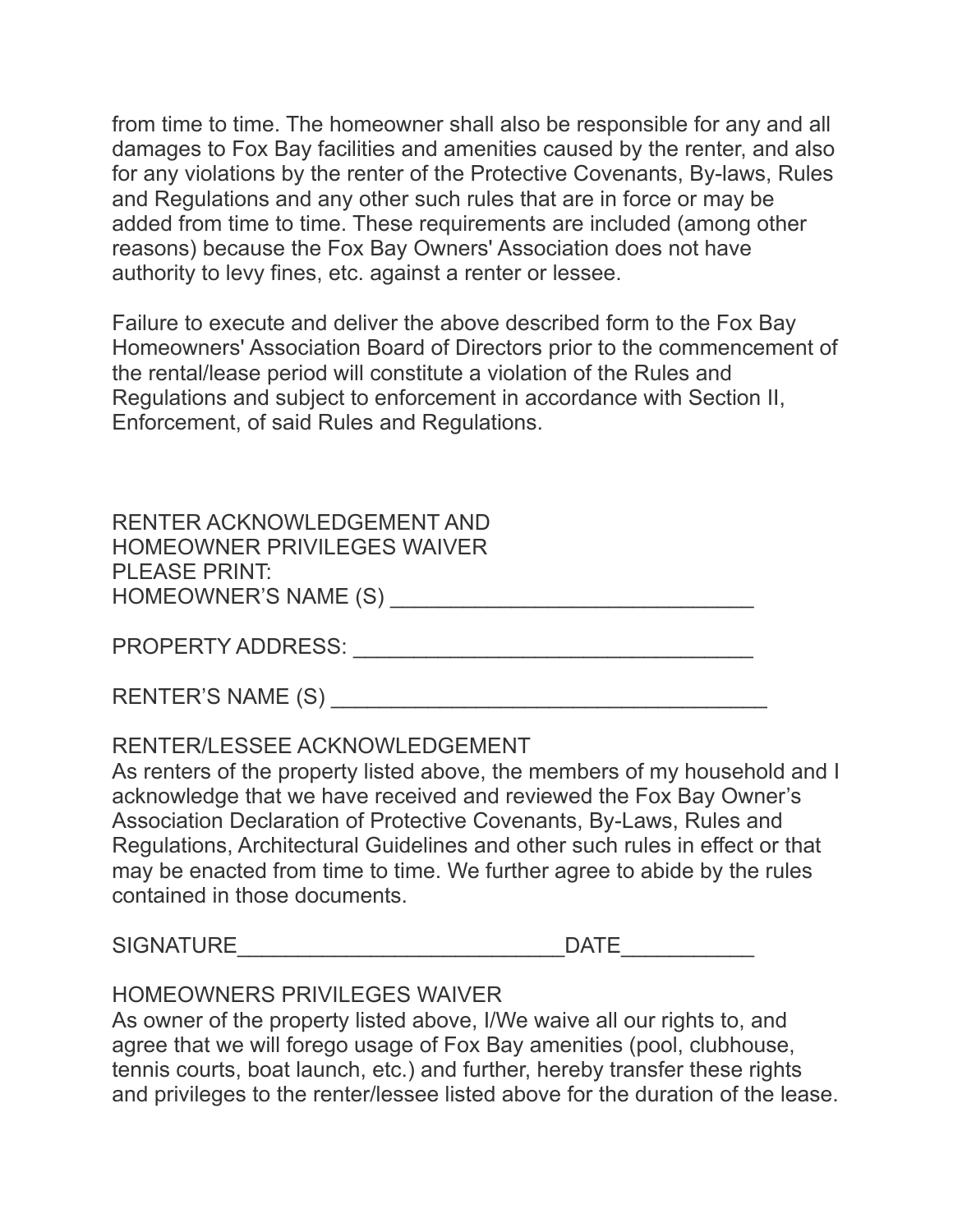I/We further understand and agree that we are responsible for annual homeowner's assessments and any special assessments that may be set from time to time. I/We further understand and agree to be responsible for acts of the renter that violate any rules established by the Fox Bay Owners' Association Inc.

| <b>SIGNATURE</b> |  |
|------------------|--|
|                  |  |

NEW ADDRESS\_\_\_\_\_\_\_\_\_\_\_\_\_\_\_\_\_\_\_\_\_\_\_\_\_\_\_\_\_\_\_\_\_\_\_\_\_\_\_\_\_

PHONE NO. \_\_\_\_\_\_\_\_\_\_\_\_\_\_\_\_LEASE EXPIRATION\_\_\_\_\_\_\_\_\_

PERSONALLY appeared before me, the above listed homeowner and renter/leasee, this the \_\_\_\_\_\_\_\_ day of \_\_\_\_\_\_\_\_\_\_\_\_\_\_\_, 20\_\_, within my jurisdiction, both having acknowledged they are legally authorized to execute the above and foregoing instrument.

 $\overline{\phantom{a}}$  , and the set of the set of the set of the set of the set of the set of the set of the set of the set of the set of the set of the set of the set of the set of the set of the set of the set of the set of the s NOTARY PUBLIC MY COMMISSION EXPIRES:

 $\overline{\phantom{a}}$  , and the set of the set of the set of the set of the set of the set of the set of the set of the set of the set of the set of the set of the set of the set of the set of the set of the set of the set of the s

#### **AMENDMENT NO. 3 – Adopted August 21, 2007**

This amendment shall have the same force and effect as if it were adopted with the Rules and Regulations adopted by the Board of Directors on May 5, 2005.

II. ENFORCEMENT

Section II, Enforcement, shall be amended to include the following:

4. Subsequent violations of the same infraction shall result in a \$10.00 per day charge being imposed from the date of occurrence and continuing for up to thirty (30) days. If noncompliance continues, the provisions of Items 2 and 3 above shall be in effect. No written or oral notification shall be required, except to establish the date of occurrence.

**AMENDMENT NO. 4 -- Adopted June 12, 2012**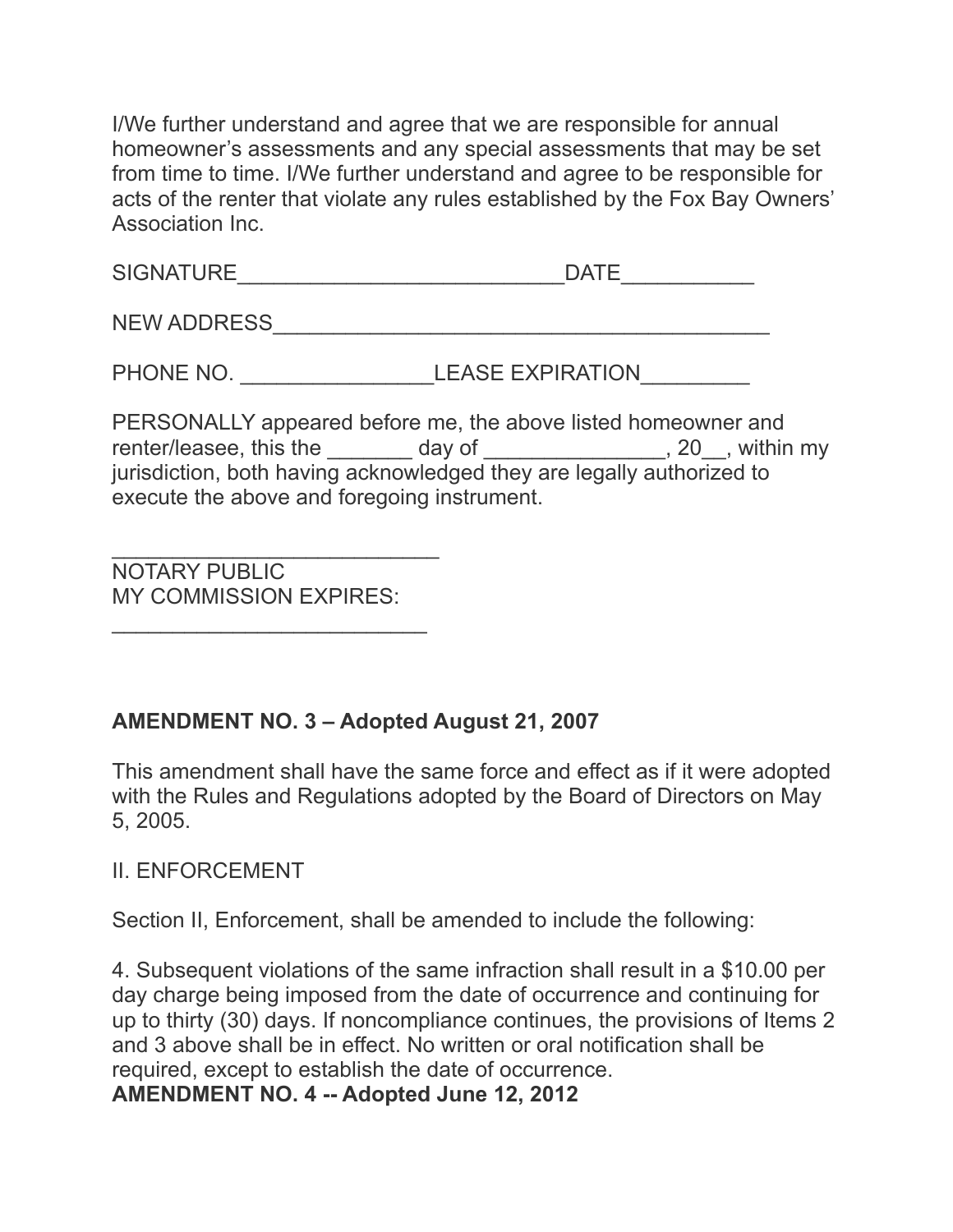This amendment shall have the same force and effect as if it were adopted with the Rules and Regulations adopted by the Board of Directors on May 5, 2005.

AMEND Section II, Enforcement, as amended by AMENDMENT NO. 3, Adopted August 21, 2007, by deleting Section II in its entirety and inserting the following in lieu thereof: II. ENFORCEMENT

Any complaints or evidence of non-compliance with the covenants, rules and regulations, or other such rules (Clubhouse, Pool, Tennis Courts, Architectural, etc.) shall be dealt with by the Board of Directors. Members are encouraged to notify a board member of any possible infraction(s) for consideration by the Board of Directors.

A. ENFORCEMENT PROCEDURES FOR RULES AND REGULATIONS AND/OR PROTECTIVE COVENANTS OTHER THAN FOR ANNUAL ASSESSMENTS

Except as otherwise provided for enforcing the payment and collection of Annual Assessments as prescribed in Paragraph B of this Section, upon the decision of the Board that an infraction (violation) of these rules and regulations and/or protective covenants has occurred, the following shall occur:

1. A certified letter (return receipt requested) shall be sent to the homeowner notifying

him of the infraction with a request for a response and/or resolution within five  $(5)$ 

days of receipt of the letter.

2. In the absence of a response or compliance or return of the certified letter, a five dollar (\$5.00) per day charge shall be imposed beginning on the sixth day and continuing for up to thirty (30) days. If noncompliance continues beyond thirty (30) day, the charge shall be ten dollars (\$10.00) per day thereafter until such time as noncompliance is corrected or resolved.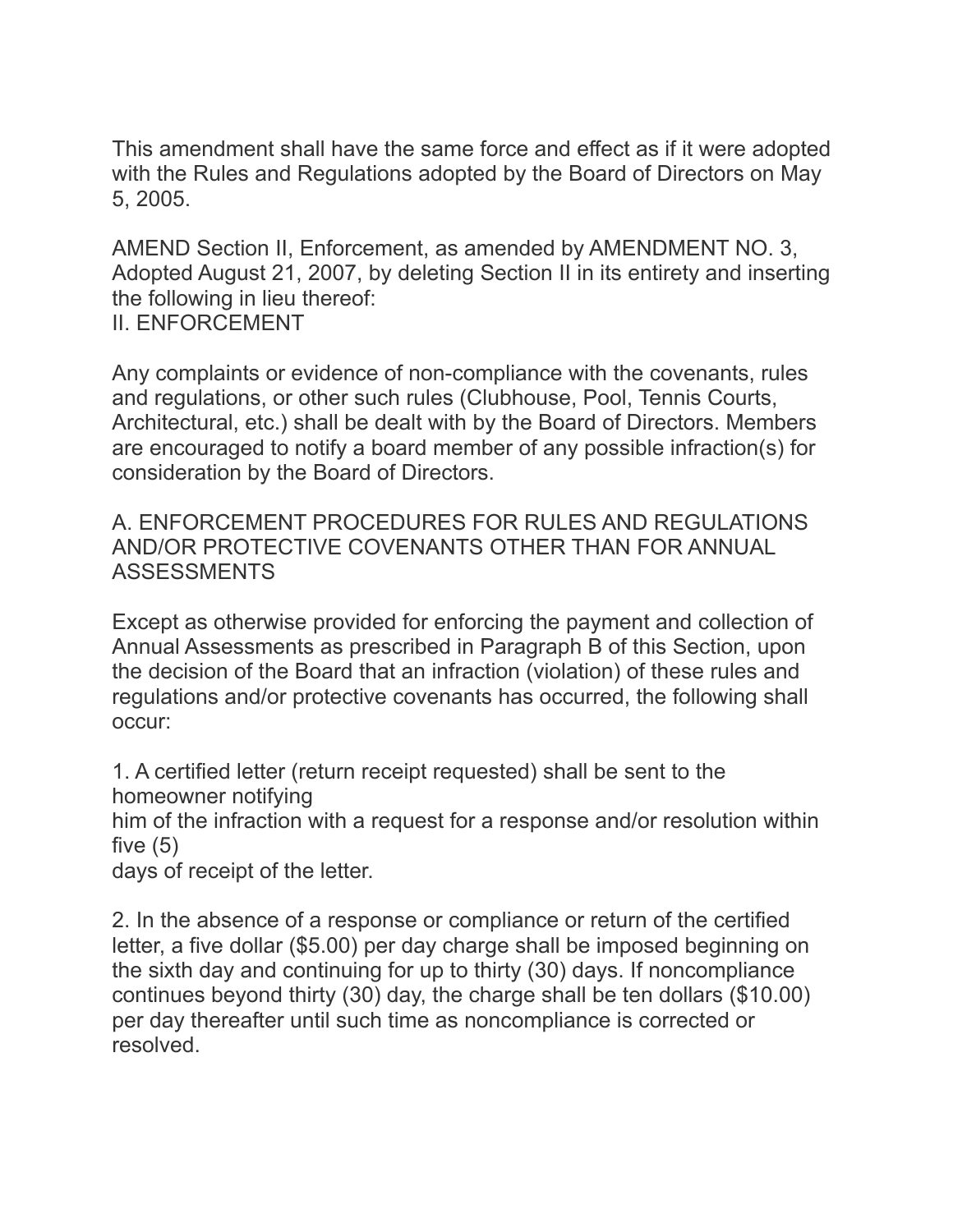3. Failure to pay the charges levied under this Paragraph A shall result in a lien being placed on the property in accordance with the Declaration of Protective Covenants.

4. Subsequent violations of the same infraction shall result in a ten dollar (\$10.00) per day charge being imposed from the date of occurrence and continuing for up to thirty (30) days. If noncompliance continues, the provisions of Items 2 and 3 above shall be in effect. No written or oral notification shall be required, except to establish the date of occurrence.

#### B. ENFORCEMENT PROCEDURES FOR PAYMENT OF ANNUAL ASSESSMENTS

1. Annual Assessments fixed and levied by the Board on the Owner of each lot, as provided under Article V of the Declaration of Protective Covenants, shall be due and payable on or before January 15 of the year for which the assessments are imposed.

2. Any Annual Assessment not paid within fifteen (15) days of the due date (on or before January 31) shall be delinquent and shall subject the Owner to a late charge of One Hundred Dollars (\$100.00) added to the assessment and shall result in a continuous lien upon the property enforceable by judicial or non- judicial proceedings. An additional penalty of Five Dollars (5.00) per day shall

be charged for any assessment that remains delinquent on and after March 1.

3. In addition to the above, an Owner delinquent in the payment of any assessment, late charges or penalties shall be liable for all costs to the Association for collection of such assessments, late charges and penalties, including reasonable attorneys' fees, court costs and filing fees.

4. The Board shall cause written notice to be sent by certified mail (return receipt requested) to any Owner who fails to pay the Annual Assessment by January 31, informing such Owner of the late charge that has accrued, the resulting lien upon the property and the penalties and collection costs that will accrue if the Annual Assessment remains delinquent.

### C. TEMPORARY SUSPENSION